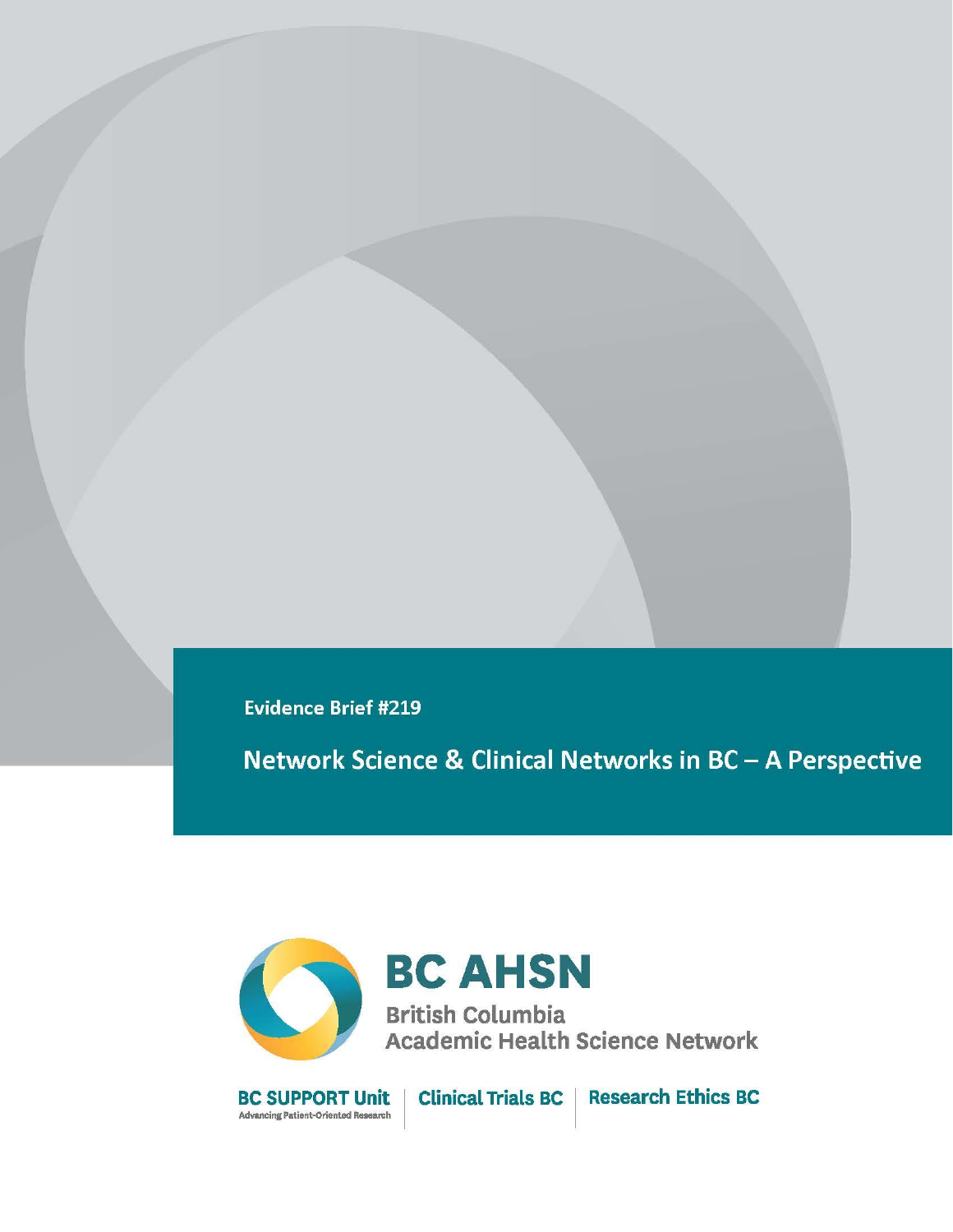## **Contents**

| Networks as 'bundles of different types of boundaries' - Shifting our thinking  8 |  |
|-----------------------------------------------------------------------------------|--|
|                                                                                   |  |
|                                                                                   |  |
|                                                                                   |  |
|                                                                                   |  |
|                                                                                   |  |

Report Prepared by: Ronald Lindstrom and Tom Noseworthy, December 2019

*Special thanks to Jim Christenson, Riyad Abu-laban and Sharla Drebit for their editing assistance while authoring this document.*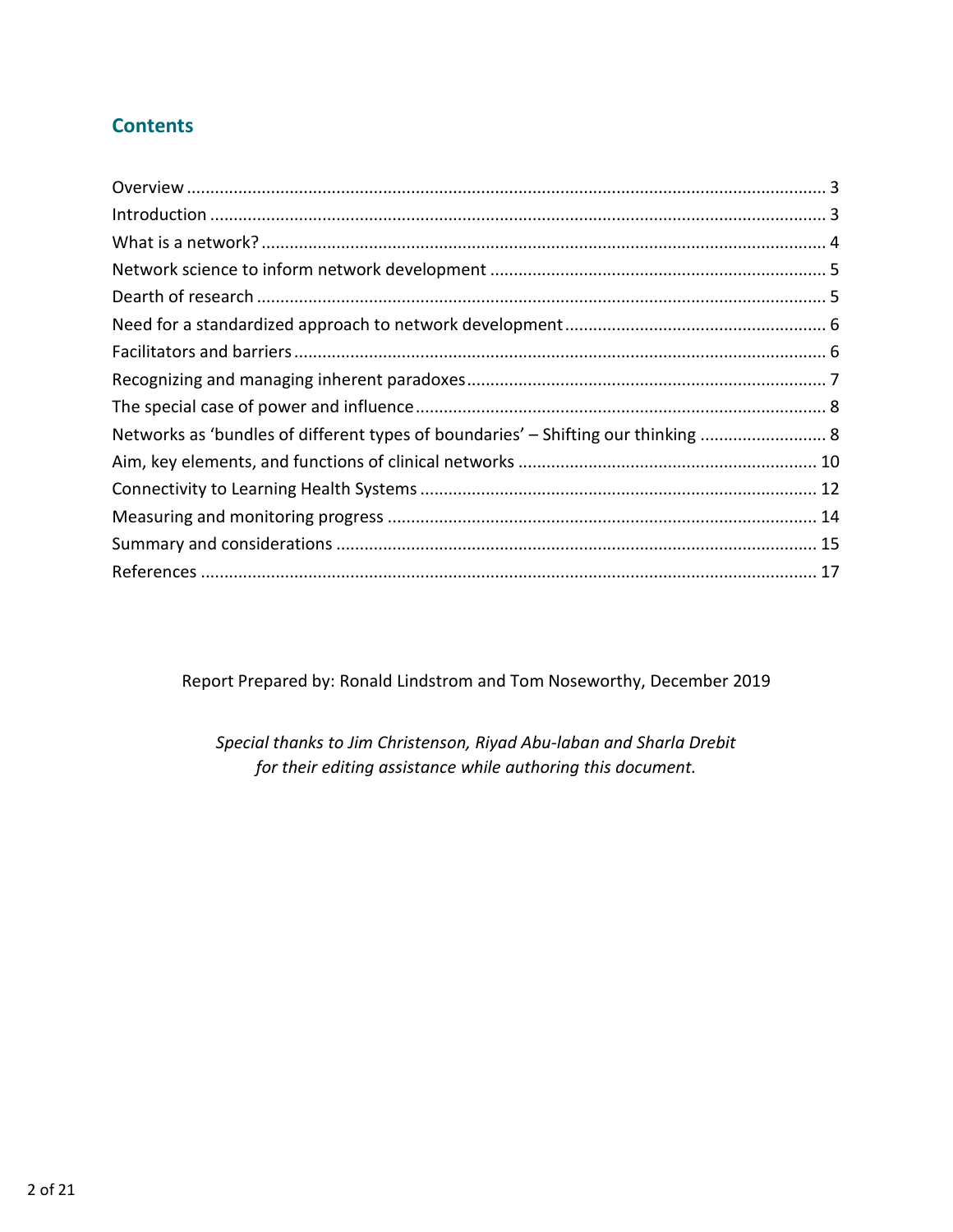#### **NETWORK SCIENCE & CLINICAL NETWORKS IN BC – A PERSPECTIVE**

#### <span id="page-2-0"></span>**Overview**

This brief examines the case for networks, specifically clinical networks in British Columbia (BC). Networks are defined, followed by the role that emerging network science can play to inform network development. A case is made for an evidence-informed, standardized approach to clinical network development in BC, with particular attention to the facilitators, barriers, inherent paradoxes, and power dynamics that need to be more deeply acknowledged and understood especially during the fragile early stages. Networks can be conceptualized as 'bundles of different types of boundaries'; consequently, the underrated roles of boundaries and boundary objects are outlined. The overall aim, key elements, and typical functions of clinical networks are described. The recent concept of learning health systems is introduced, including its relevance to clinical networks in the context of continuous learning and innovation. While not commonly undertaken, the need for continuous measuring and monitoring of progress is described. In closing, potential actions are outlined for consideration.

#### <span id="page-2-1"></span>**Introduction**

Networks have been described as *the* organizational form of the  $21^{st}$  century (Chisholm, 1998) despite scarce evidence that networks are more effective than hierarchical organizational structures (Provan & Milward, 2001; Provan & Lemaire, 2012). Networks are not a panacea for ways to organize (Chisholm, 1998; Goodwin, 2008; Popp, Milward, MacKean, Casebeer, & Lindstrom, 2014). Nonetheless, there is growing interest in collaborative models of organizing to include and empower more relevant voices, particularly in the public sector. Network structure and function have been variously interpreted, planned, and

**Networks are not a panacea for ways to organize. Nonetheless, there is growing interest in collaborative models of organizing to include and empower more relevant voices, particularly in the public sector.**

implemented contingent on how the network developers envision them. This is not always aligned with scholarly evidence or best practices. A decision to proceed with a network structure often precedes a fulsome analysis of the anticipated function which has led to a myriad of highly differentiated networks particularly in the health sector and, increasingly, in the clinical domain. This has led to obfuscation on what is the 'right' approach to clinical network development. Paradoxically, while evidence-based practice in clinical care is the accepted behavioural norm, it is frequently absent in organizing how that care is best delivered.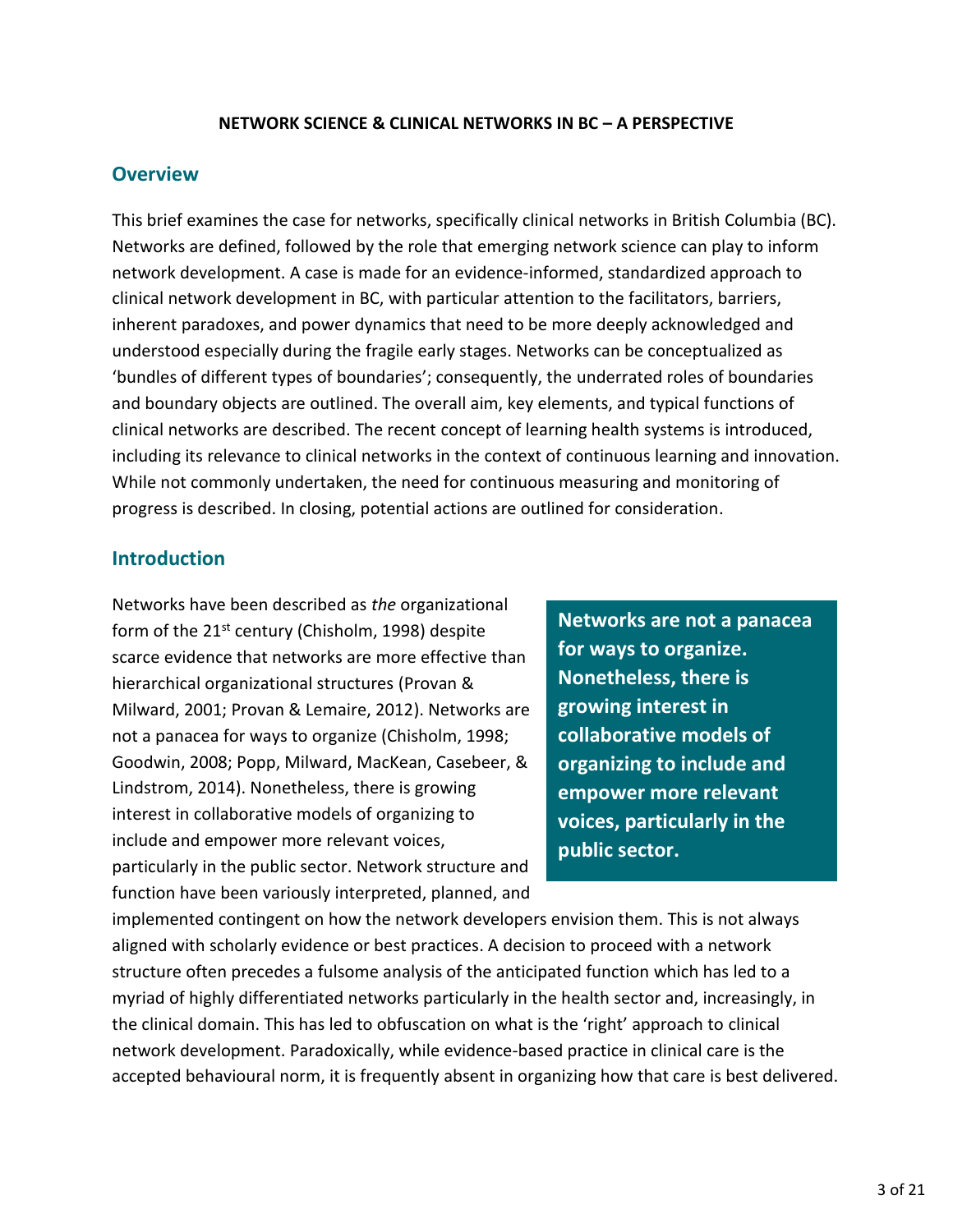Thus, consideration of a common or standardized approach, particularly for clinical networks, is timely to enable the translation and mobilization of the growing, yet disparate, body of network science to inform best practices.

### <span id="page-3-0"></span>**What is a network?**

Networks, in the inter-organizational sense, are defined in many ways, but the common thread is that they are autonomous organizations and individuals who come together, work across boundaries, and accomplish goals that they cannot undertake individually (Chisholm, 1998; Huerta, Casebeer, & VanderPlaat, 2006; CHSRF, n.d.). Networks in the public sector take several forms depending on their purpose including, for example: service implementation; information diffusion; problem solving; and, community capacity building (Milward & Provan, 2006).

Similarly, clinical networks take several forms depending on their purpose (Brown, et al, 2016). While seen to be synonymous with integrated care, networks are more accurately viewed as a means to achieve the goal of integrated care (Goodwin, 2008). Clinical networks are also variously defined with a common theme of being structures that enable clinicians and key stakeholders to work collaboratively across boundaries, employ best practices, and improve access to and quality of care (Brown, et al, 2016; Alberta Health Services, 2019; Centre for Clinical Governance Research, 2010).

Networks can be created voluntarily or mandated into

**Clinical networks are also variously defined with a common theme of being structures that enable clinicians and key stakeholders to work collaboratively across boundaries, employ best practices, and improve access to and quality of care.**

existence and they can be purpose- designed or form organically. All of these forms and various hybrids exist; however, there is little empirical evidence to support which form works best under what circumstances. Consequently, there are many networks acting in name only which adds to the confusion around what a network really is in practice.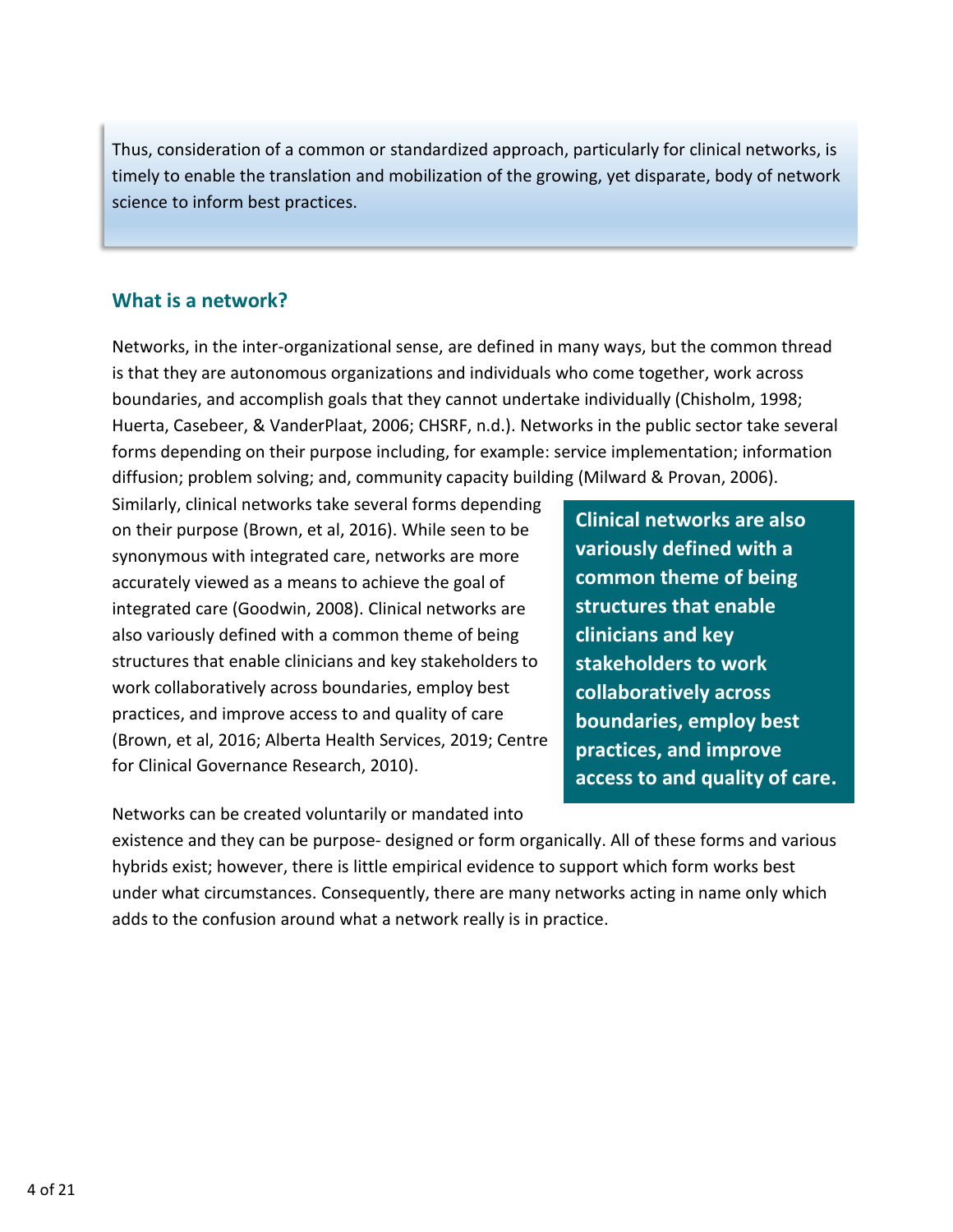### <span id="page-4-0"></span>**Network science to inform network development**

The field of network science is still formative, including a very broad range of disciplines such as: information science; computer science; mathematics; communication; engineering; management; economics; political science; psychology; public health; medicine; statistics; and, sociology (Brandes, Robins, McCranie, & Wasserman, 2013). Given the wide range of these disciplines, these authors underscore the daunting challenge to find the common ground to create a unified science of networks. Additionally, and from which to draw even more key principles, is the complex field of ecology characterized by networks as the basic pattern of life (Capra, 1996, 2002) in all living systems from cells to ecosystems.

By way of example, mycorrhizal networks (the 'wood wide web') connects root systems in all major terrestrial ecosystems (complex adaptive systems). Recent research underscores their importance in how plants grow, survive, and defend themselves particularly through the transfer of resources such as carbon, nutrients and water cycling in a community of plants (Simard, et al, 2012; Wohlleben, 2016). Similar, is the network behaviour of slime mold such as *Fuligo septica* (otherwise known as 'dog vomit' mold) which lives on dead logs. Generally, this mold exists as brainless, uni-cellular amoeba which, when food is in short supply, coalesce via pheromones to mobilize and seek new sources of food after which they disband again into single cells (Science Thursday, 2012; Westley, Zimmerman, & Patton, 2006). Numerous replicated studies have demonstrated that nature can create efficient networks faster than humans (Science Thursday, 2012). At the other end of the size spectrum, there is recent evidence that the largest known structures in the universe link galaxies into a network ('cosmic web') suggesting a role in the evolution and movement of galaxies (Ferreira, 2019). And, there are many other disciplinary examples in network science that collectively support the need for a multi-disciplined approach to more deeply understanding and applying the basic tenets of network form and function to socially constructed networks.

## <span id="page-4-1"></span>**Dearth of research**

Despite all we know about networks, there is a relative scarcity of research as it applies to the social construct of networks, especially empirically based studies. Provan and Lemaire (2012) reviewed two decades of research focusing primarily on whole, goal-directed, public service delivery networks. They found little research on: whether networks should be mandated or emergent; how relationships are formed, strengthened, and sustained; network effectiveness; network outcomes; network design; optimal integration; network governance; and, network evolution over time. Moreover, Popp, Milward, MacKean, Casebeer and Lindstrom (2014) summarized several research and evidence gaps, including: expanding beyond a structural lens; multi-lateral relationships; network leadership and management; power and its use; dynamic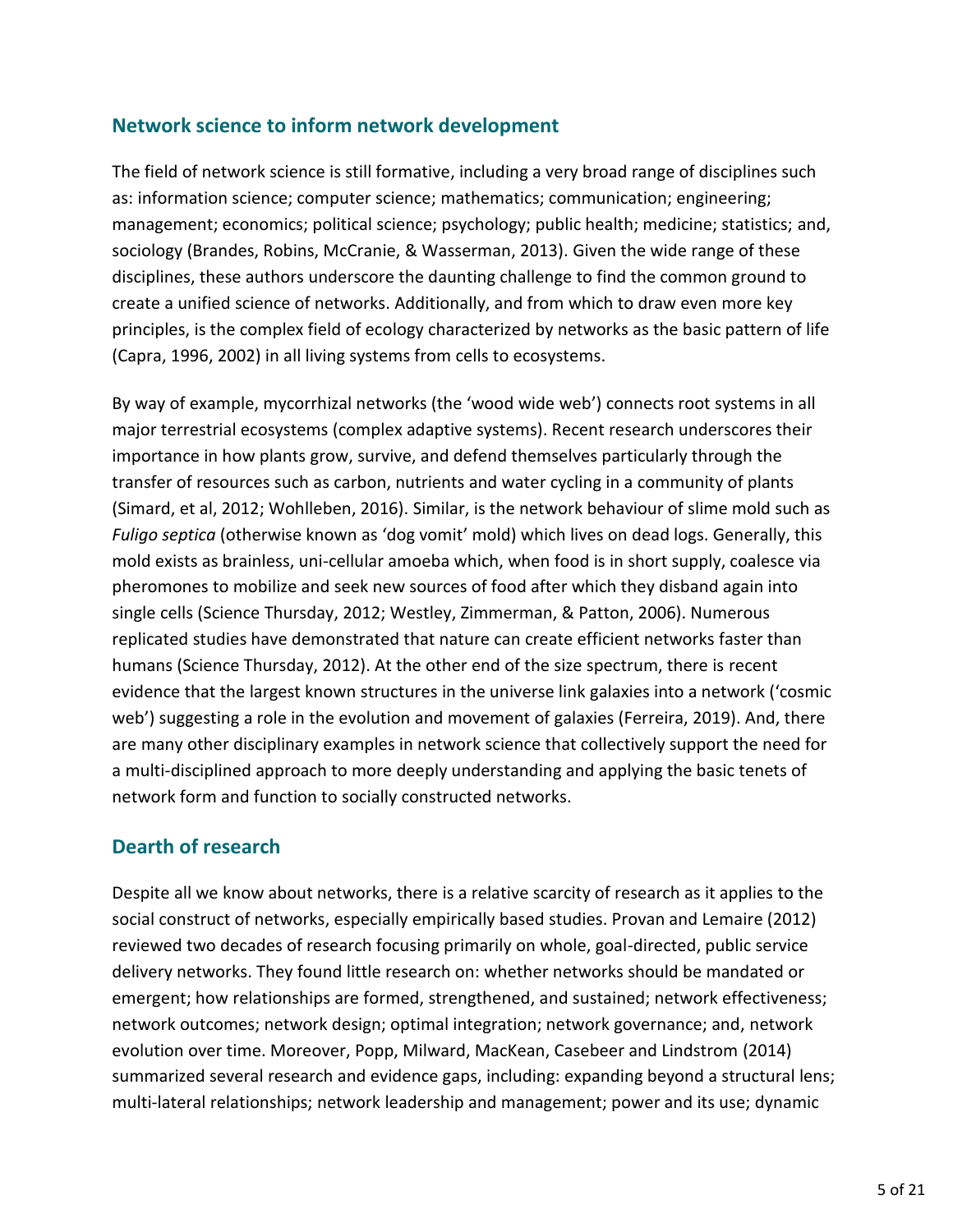capability and absorptive capacity; information diffusion and knowledge exchange; network learning and innovation; longitudinal and comparative analyses of network effectiveness; comparative case study research over longer periods of time; cross-sectoral and crossdisciplinary research; and, developmental evaluation as a means to foster continuous learning. With the current propensity to adopt network models, this research-practice gap is profound. It is incumbent upon network researchers and practitioners to close this gap. As Cunningham, Morris, and Braithwaite (2012, p. 693) caution, it is time for stakeholders to "assist with distinguishing the facts from rhetoric and to avoid wasting valuable resources and time." Clinical network development in BC could take a leadership role in contributing to the scholarly literature and practice environments and help close the research-practice gap, particularly through empirical research evaluative methodologies.

#### <span id="page-5-0"></span>**Need for a standardized approach to network development**

The research-practice gap also means that without sufficient evidence of what constitutes best practices network developers have been more inclined to preferentially approach their initiatives in ways that may not be supported by or consistent with undergirding principles. And, given that few networks undertake rigorous evaluation, it is difficult to ascertain whether they are, in fact, working well or as planned. Thus, it is beneficial and timely to develop a standardized, systems approach to network development.

## <span id="page-5-1"></span>**Facilitators and barriers**

Despite the paucity of research, there is evidence regarding the facilitators and barriers to successful networks in general which have been compiled from both theory and practice (Brown, et al, 2016; Milward, Networks Leadership Symposium 2018; Provan & Lemaire, 2012; Randall, 2013; Smith, 1978; Varda & Retrum, 2015). Contributors to network success include:

- shared purpose/goal congruence
- compatible behavioural norms and values
- effective governance and leadership
- focusing on relationships
- securing resources
- optimal membership and integration
- meeting members' needs
- internal and external legitimacy
- stable core/flexible periphery
- evidence-informed practice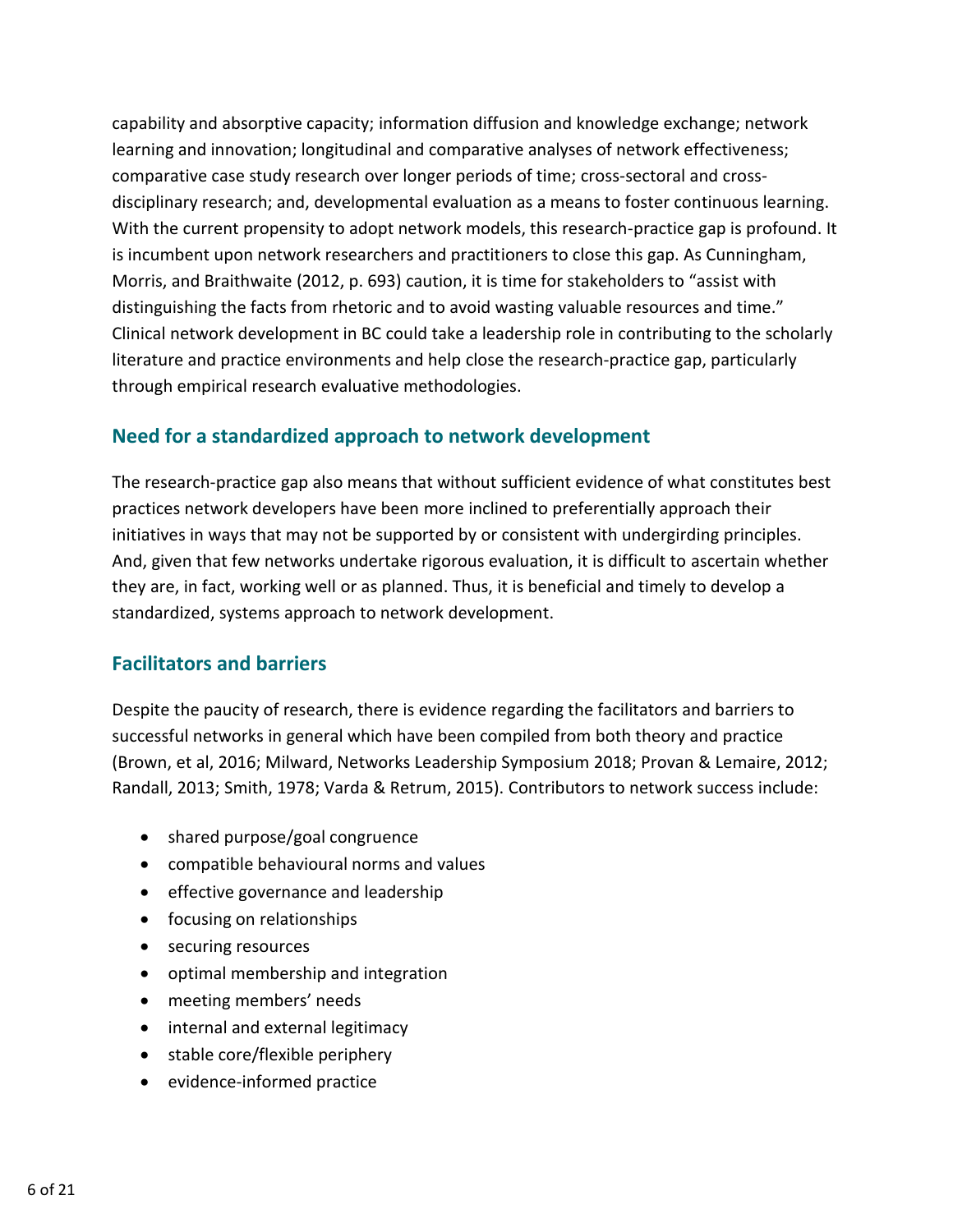Contributors to network failure include:

- failing to reach common understanding of purpose and/or goals
- under-resourcing (financial, human, data, technology, time)
- culture clashes
- toxic nodes
- reduced accountability
- over-management and coordination fatigue/costs
- failing to attend to initial design and/or evolution
- missing key members
- unrealistic expectations of members' ability to collaborate
- inequitable prioritization of members' interests
- failing to acknowledge different kinds of knowledge brought by diverse members

#### <span id="page-6-0"></span>**Recognizing and managing inherent paradoxes**

Networks are engulfed in many inherent tensions or paradoxes that must be first recognized in order to be managed effectively. To highlight this importance, the theme of Networks Leadership Symposium 2018 held in Vancouver, BC was – "Networks as Balancing Acts: Managing Inherent Tensions?" Four specific network tensions were identified (Saz-Carranza, Networks Leadership Symposium 2018): unity/diversity; inclusiveness/efficiency; broker subordination/broker autonomy; and, member control v. network efficiency. Several other paradoxes are identified in the literature. Our tendency is to reduce serious issues to solve problems whereas a holistic, systems understanding is required to manage them (Bohm, 1996). In terms of funding networks, a time cycle is typically used in terms of annual or time-limited project budgets; whereas, networks typically exist in an eco-cycle timeframe and require much longer developmental timeframes to demonstrate efficacy. A 'goal diversity versus goal unity' paradox arises when there are tensions between the goals of the networks and the goals of the member organizations (Vangen, Networks Leadership Symposium 2013). The paradox of network leaders and members being trained and working in traditional, hierarchical organizational models literally intersects at right angles with the 'nebulosity' of a network (Popp, et al, 2005). Finally, Capra (2002) describes the paradox of balancing design (holding and articulating the vision) with emergence (creating enabling conditions).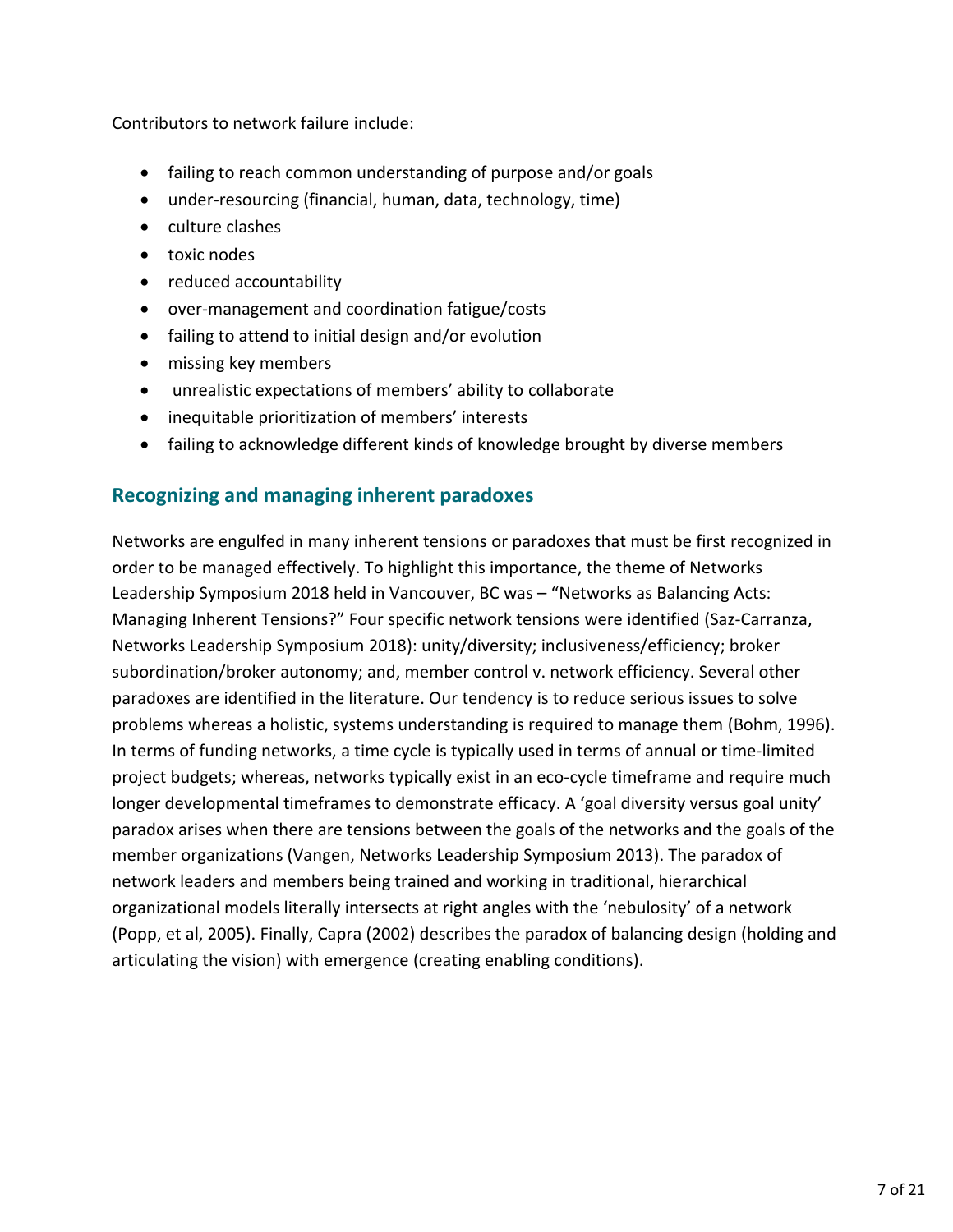### <span id="page-7-0"></span>**The special case of power and influence**

Much has been written about the importance of the use, overuse, misuse, and abuse of power. In highly participatory and collaborative settings such as networks, the potential for power to control and influence decision-making in ways contrary to the ethos of networks is a major concern. In networks that are represented by some members who have specialized knowledge and are self-regulated (e.g., professionals), there is a propensity for power to be

**Power in networks needs to shift from 'power over others' to distributing 'power with others' and to 'powerfrom-within each other' through collaboration.**

institutionalized. This prevents learning (by both the member and the network) which creates 'distance' (between the member and the network through physical, organizational, social and cognitive means) (Chambers 1997). To mitigate this potentiality, power in networks needs to shift from 'power over others' to distributing 'power with others' and to 'power-from-within each other' through collaboration (Smith, 1997). Otherwise, collective learning, one of the hallmarks of effective networks, cannot not occur.

Misdirected power and influence (conscious or subconscious) can deeply affect the collaborative milieu of networks through activating the reward or threat brain circuitry in participants. Social neuroscience is instructive in terms of ensuring adequate attention is paid to the collaborative and cooperative culture particularly during the nurturing of early fragile relationships. Rock and Cox (2012) have developed a model (SCARF) comprised of five domains that activate the reward or threat circuitry of participants and, hence, their ability to function well and learn:

- Status (our sense of importance relative to others)
- Certainty (our sense of clarity of future events)
- Autonomy (our sense of control over what's happening)
- Relatedness (our sense of connectivity to others)
- Fairness (our sense of being treated fairly)

For learning to occur, much more attention needs to be paid to fostering a rewarding, nonthreatening culture in which network members can thrive. The rest will follow.

#### <span id="page-7-1"></span>**Networks as 'bundles of different types of boundaries' – Shifting our thinking**

Capra (2002) advances the need for leadership to balance design with the to-be-expected emergence of novelty. As with complex systems, this is especially relevant in organizations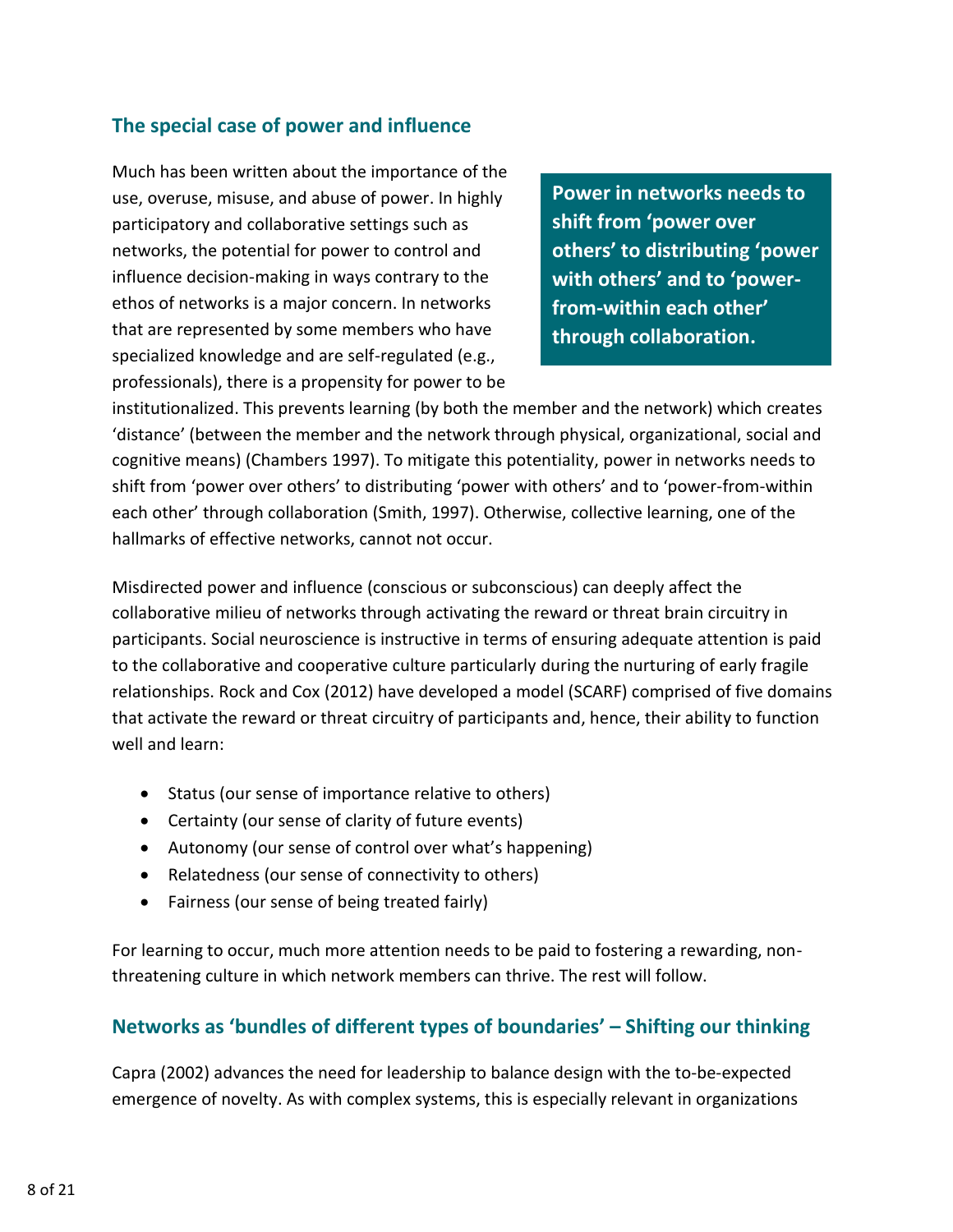which have been described as "a bundle of different types of boundaries" (Barney, 1991, as cited in Carlile, 2004, p. 566). Boundaries can be categorized as physical; social; and, mental (Hernes, 2003 in Paulsen & Hernes, ch. 2). These boundaries can also be constraining. The conceptualization of boundaries and their paradoxical enabling and constraining properties (serving simultaneously as bridges and barriers) needs to be re-imagined in the context of network structure and function to address the challenges that accompany multi-stakeholder relationships, knowledge flow, learning, and application in collaborative network environments. This is critical when innovation is the goal of organizations – "most innovation occurs at the boundaries between specialized domains." (Leonard-Barton, 1995, as cited in Carlile, 2004, p. 566).

The related notion of boundary objects is also germane. Boundary objects are "objects that are both plastic enough to adapt to local needs and constraints of the several parties employing them, yet robust enough to maintain a common identity across sites…a boundary object 'sits in the middle' of a group of actors with divergent viewpoints." (Star, 1989, p. 46). They are of many forms – abstract and concrete; specific and general; conventional and custom; anchors and bridges. (Star & Griesemer, 1989). "The creation and management of boundary objects is a key process in developing and maintaining coherence across intersecting social worlds." (Star & Griesemer, 1989, p. 393).

This brings us to the relevance of boundaries and boundary objects in the management knowledge when the pursuit of innovation is a goal (Carlile, 2002, 2004). Conceptually, this involves three boundary levels of increasing complexity (that is, from known to novel environmental conditions) – syntactic, semantic, and pragmatic – similarly involving three increasingly complex processes using boundary objects to manage knowledge at each level – transfer, translation, and transformation. The salient point here is that the capabilities of actors must match increasing levels of novelty which can be effectively impaired by collaborative mismatches including practical, political, knowledge, and power imbalances (Carlile, 2002, 2004).

This conceptual framework was further expanded through an empirical study of a communitybased approach to planning in which the concept of boundaries and boundary objects were germane to the introduction of a higher level of boundary (phronetic) and boundary object (praxis) management. This occurred in the context of uncertain conditions where multistakeholder, boundary-crossing, collaborative, dynamic, and locally-situated action is essential, specifically, when innovation in health services is the goal (Lindstrom, 2006). "This attribute of boundary objects – to help us understand boundaries that separate world-views – is one of their most important properties." (p. 212). In the context of clinical networks, this notion of separate world-views becomes important to specifically addressing clinicians' professional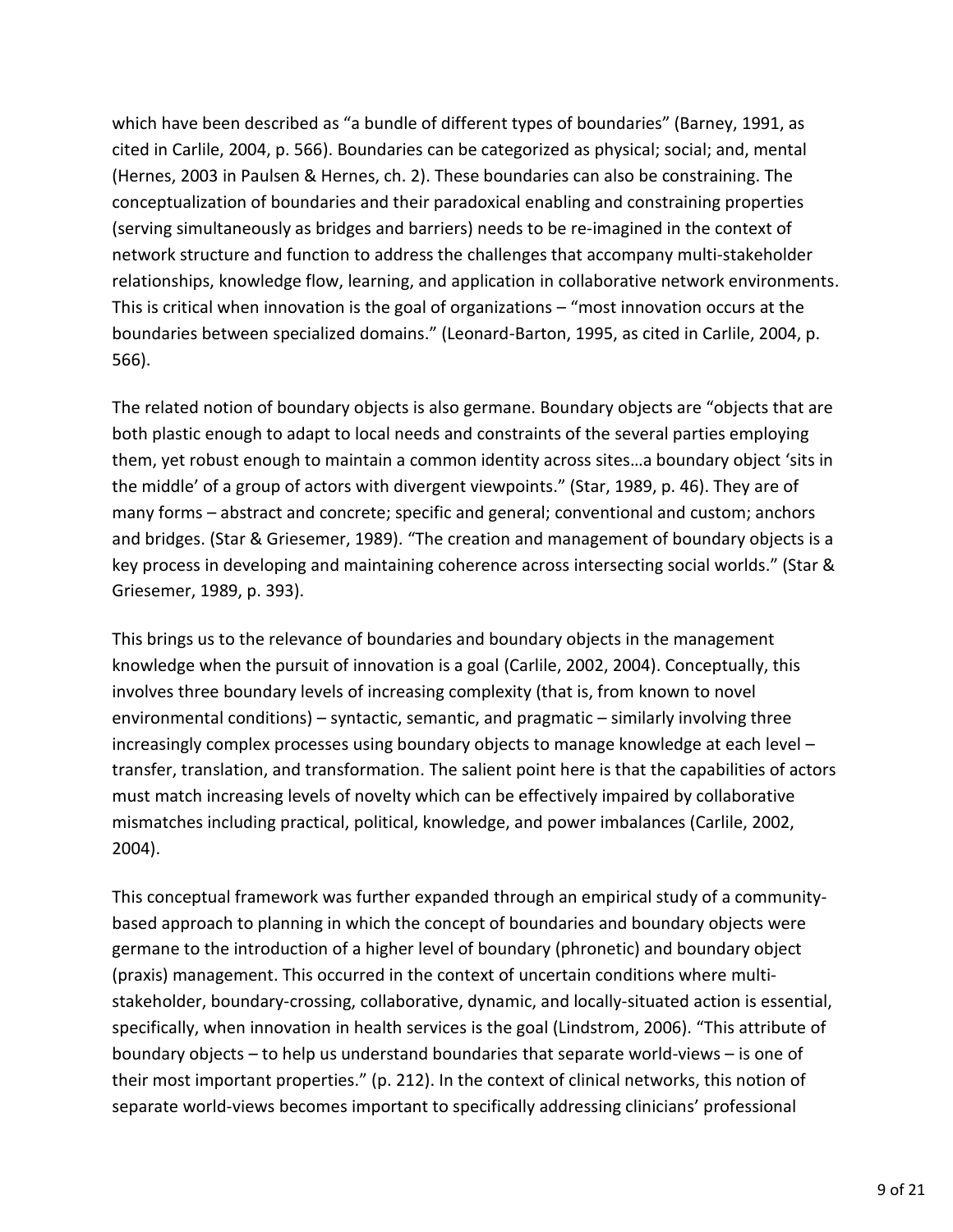perspectives within and across different clinical content areas, in addition to the world-views of other stakeholders in and supporting such networks.

Wenger-Trayner and Wenger-Trayner (2015) in the context of creating new learning partnerships in complex environments have pinpointed the need to respect and challenge boundaries. In particular, they emphasize the need for "careful design of activities that enable productive cross-boundary encounters [as] an integral part of reconfiguring partnerships in the landscape." (p. 107). Moreover, they promote the use of boundaries as "learning assets to combine multiple voices and perspectives" toward support of transformative practices (p. 108). These different perspectives come with different world-views that don't necessarily align well. World-views (or mindsets), especially subconscious ones, are the root of mismatches between reality and how that reality is perceived.

In the context of systems thinking to addressing complex issues (akin to network thinking), Cabrera and Cabrera (2015) propose four principles that underpin organizational design and leadership:

- Vision (a concise future goal)
- Mission (repeated steps needed to achieve the vision)
- Culture (sharing the same mental models to support the mission)
- Learning (continuously developing and testing mental models against reality)

In particular, for culture and learning to thrive, this framing is especially important in terms of how Ferlie, et al, 2005 (as cited by Cunningham, Morris, and Braithwaite, 2012) suggest "that social and cognitive boundaries between different professions retard spread [of implementation and leveraging of change]". McInnes, et al (2015), in their study of the reasons for clinical network success, including effective leadership, highlight the importance of spanning disciplinary and sector boundaries to spread innovations. Goodwin (2008), for example, purports that clinician-management conflicts in clinical networks create inertia and inhibit progress due to competing values and interests. Again, attention to the boundaries will help mitigate competition and foster cooperation. This requires a much deeper recognition and understanding of the boundaries in a network and the role of boundary objects that transcend them.

# <span id="page-9-0"></span>**Aim, key elements, and functions of clinical networks**

There is little evidence in the literature to guide achievement of clinical network goals and expected benefits (Lega & Sartirana, 2011). As with networks in general, there are four basic elements/levels comprising a clinical network: purpose, structure, process, and service delivery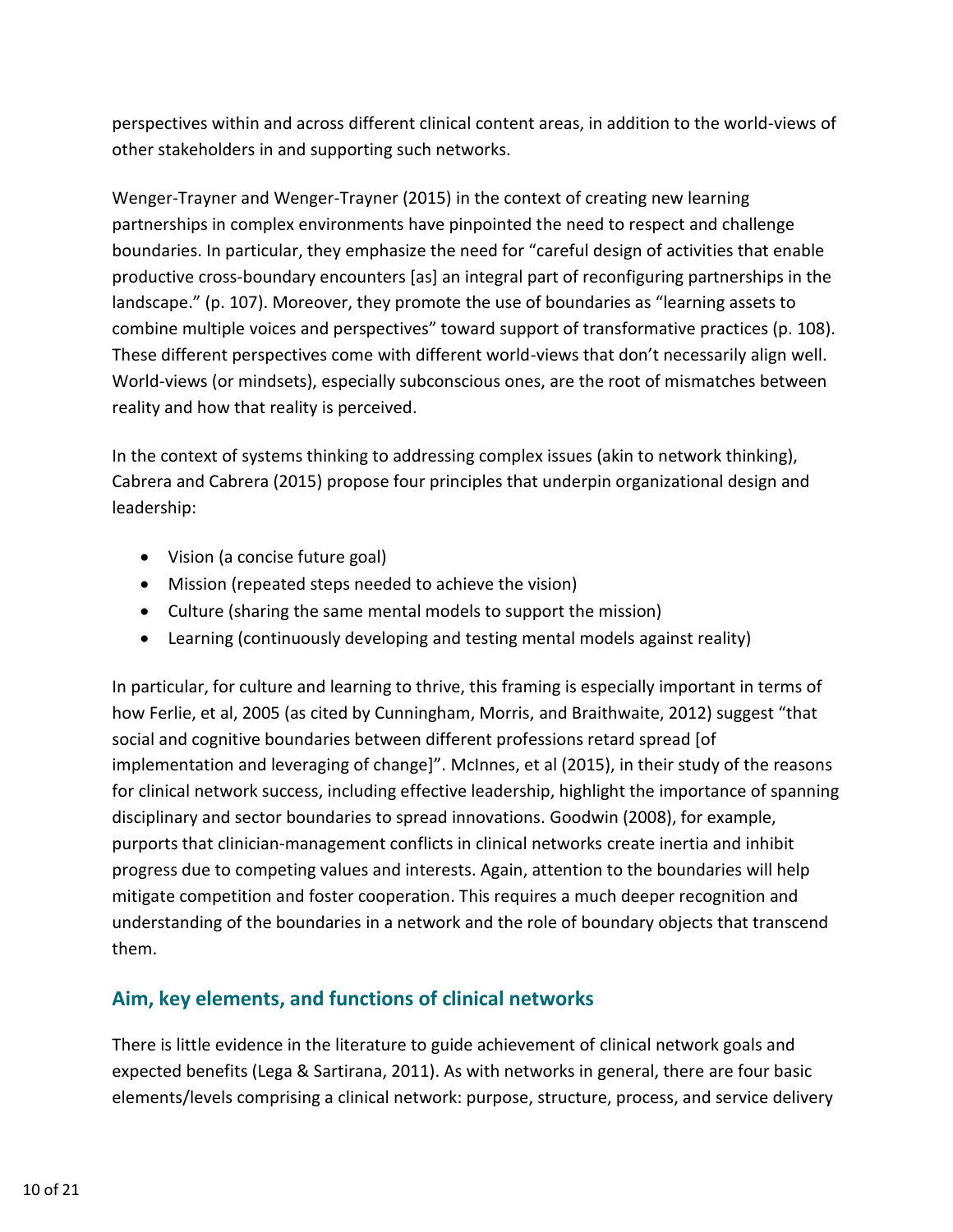(Popp, et al, 2005). These lead logically to four key questions: What is the clinical network trying to do? Is the clinical network organized appropriately to do this? Are the clinical network members working well together? Are the network members supported in their work?

The aim of clinical networks is encapsulated by Brown, et al (2016, n.p.) in a systematic review: "Clinical networks provide structure for clinicians to work more closely across institutional and professional boundaries, and allow for continuous working relationships and flow of knowledge about best practice between individuals and organizations, thereby improving the quality of and access to care for patients, including those who require coordination across a range of settings." The essential characteristics of clinical networks highlighted in this description include:

- structure
- boundaries
- relationships
- knowledge flow

Carswell, Manning, Long, and Braithwaite (2014) provide guidance for successful clinical network development using an evidence-informed framework.

The key elements of development are: partner selection (ensuring compatibility; commitment; complementarity); network design (facilitating engagement and alignment of key members to support network purpose); and, network management (developing trust and coordination amongst members). It is of critical importance to engage patient voices to ensure that on-theground needs are also being met from the perspective of the patient, not just the providers or decision-makers.

However, research conducted by Guthrie, et al (2010), as cited in Cunningham, et al (2012, n.p.), determined that "…there was no one-size-fits-all model for clinical network creators to follow, because local context, including the nature of the condition on which the network focuses, will influence what is best."

Edwards (2002) notes that clinical networks can be grouped by function (e.g., emergency medicine); client type (e.g., children); or, specialty type (vascular surgery). He observes several theoretical advantages to clinical networks (e.g., flexibility, strength, speed, and focus), although some observers are skeptical. Nonetheless, clinical networks can be seen as catalysts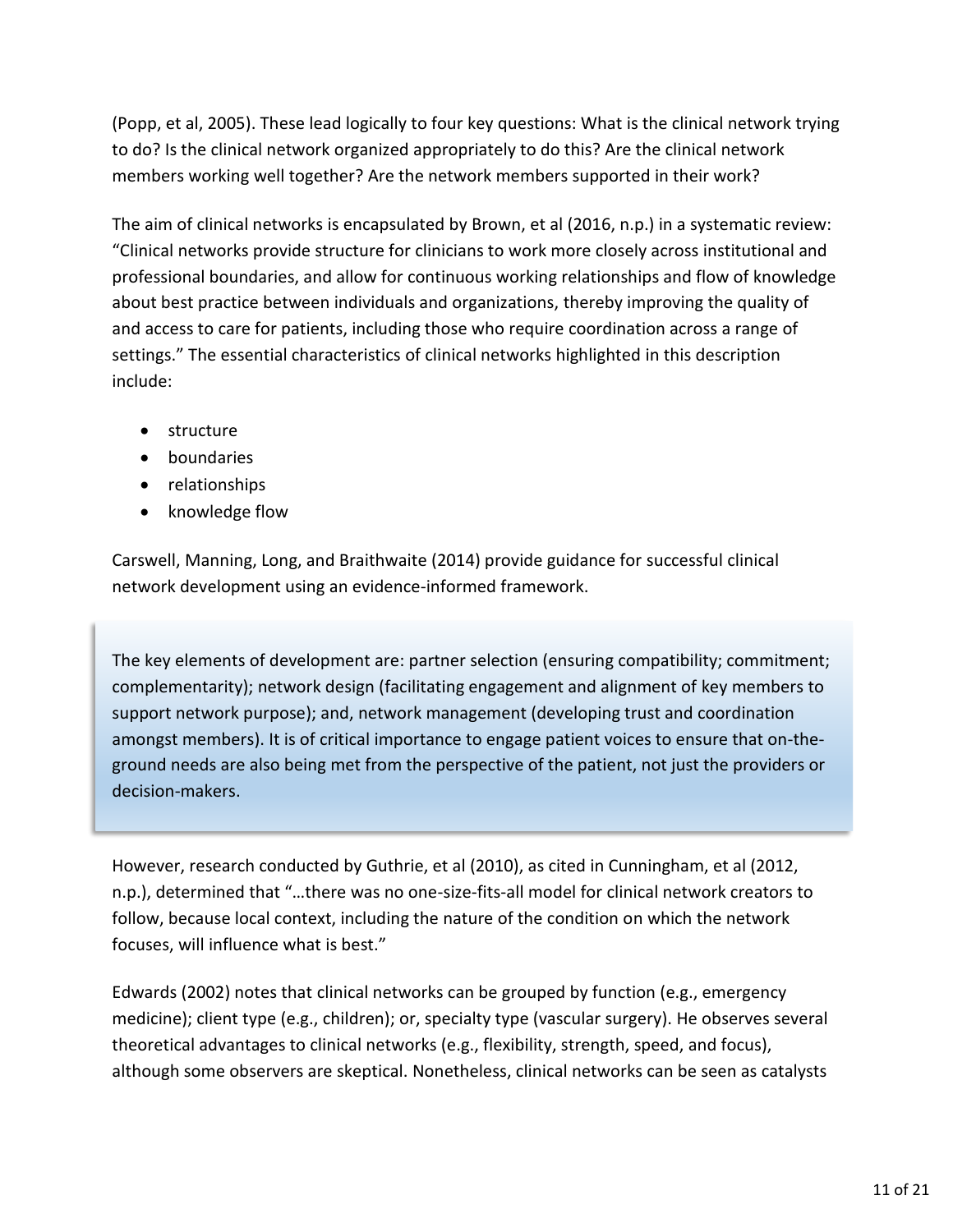for health reform and have been used in a number of ways to improve care (Cunningham & Braithwaite, 2010), including:

- reviewing current status
- creating specialized clinical databases
- developing clinical guidelines, models of care and pathways, and standards of care
- introducing service improvements and innovations
- developing business cases
- changing legislation
- educating, training and supporting
- lobbying
- awareness building
- creating effective communications
- collaboration
- encouraging consumer involvement

The key elements of structure, relationships, boundaries/boundary objects, and knowledge flow each represent a different but interconnected domain of knowledge and practice. It is imperative that, consistent with an evidence-informed approach, these domains be broadly and consistently understood and applied in clinical network development, and that a concerted effort is made to evaluate the effectiveness over time, learn from, and apply remedies to course-correct. Getting it right the first time is unlikely. Sharing and learning from real-time successes and failures is essential.

## <span id="page-11-0"></span>**Connectivity to Learning Health Systems**

*"We believed that ways of seeing could change ways of doing, that influencing perspective could influence practice that in turn could influence progress."* (Young, 2006, p. xiii).

The concept of a Learning Health System (LHS) originated some 12 years ago by the U.S. Institute of Medicine (now known as the National Academy of Medicine) and has experienced global interest and uptake (Friedman, Rubin, & Sullivan, 2017). At its core, it is "a sociotechnical system with the primary goal of significantly and safely improving health while reducing other harms." (p. 18) comprised of a learning cycle with five attributes: data-toknowledge; knowledge-to-performance; self-study and shared recognition for continuous improvement; infrastructures to enable multiple learning cycles; and, an organizational culture that supports continuous learning by its members. While there is a need to clarify the application and contributions of LHSs to value improvement and the Canadian context, LHSs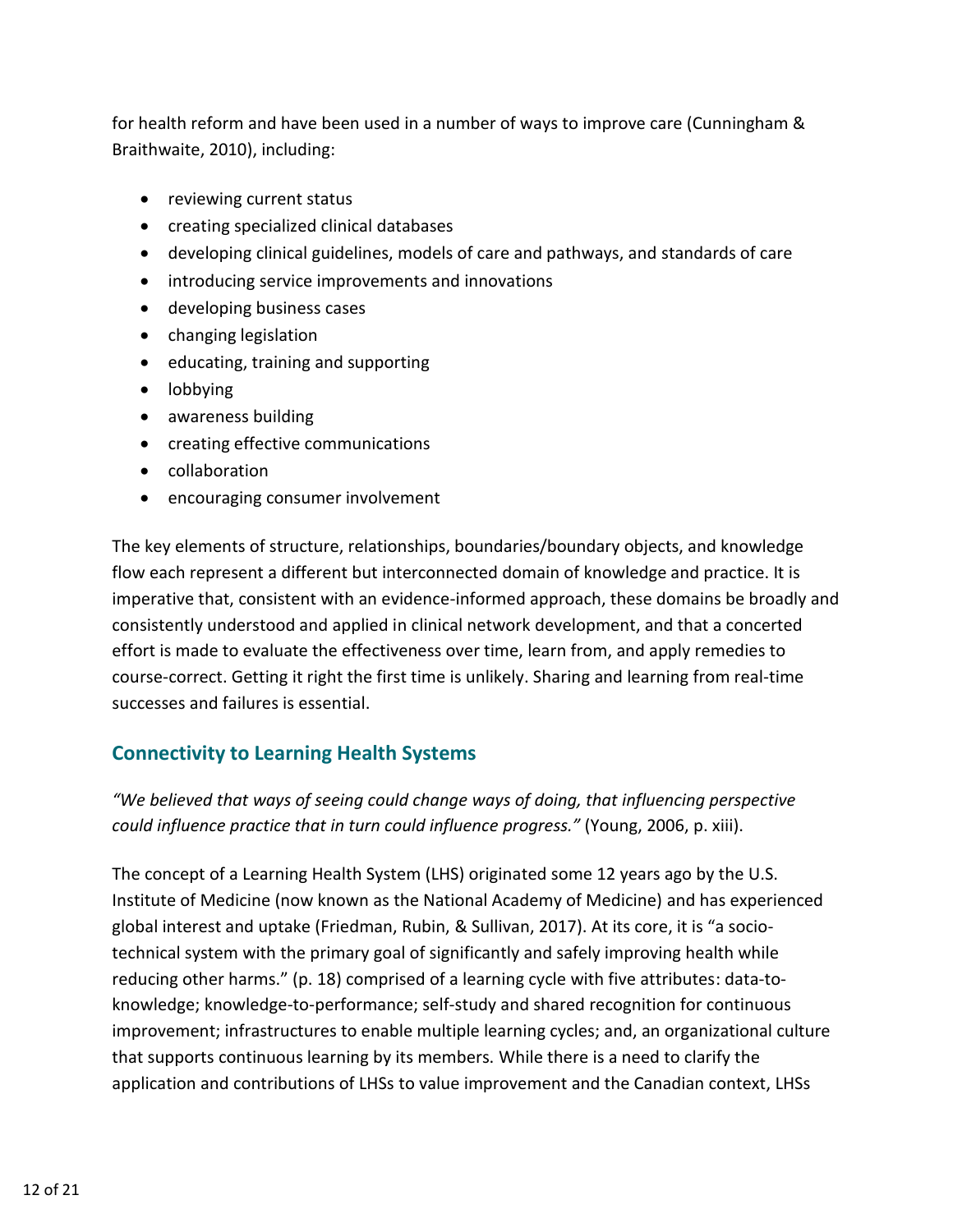have much potential to optimize learning, improvement, and health system performance (Menear, Blanchette, Demers-Payette, and Roy, 2019).

Human organizations are complex adaptive systems, and human organizations are learning organizations (Cabrera & Cabrera, 2015, p. 187-188). This includes networks. These authors suggest that the task is not how to create a learning organization (that is part of our social evolution) but, rather, our task is learn how to survive and adapt in response to a dynamic environment. The importance of the concept of learning networks is summarized by Ehrlichman and Sawyer (2018, n.p.): "…learning networks are one of the most effective ways to accelerate learning and strengthen coordination across the social sector." Their work on learning networks has demonstrated four key traits: dedicated network coordination; gathering information from the field; disseminating information to the field; and, enabling information to flow across the field. Consistent with the findings noted earlier by Brown, et al (2016), this coordination and knowledge mobilization are essential to effective clinical networks. Malby (2017) observes that organizations comprising contemporary health networks, such as integrated care, "will have at minimum learning partners working together in learning networks."

Alberta's diverse family of Strategic Clinical Networks (SCNs) has collectively demonstrated over the past six years a highly collaborative experience in, learning about, and spread of solutions, innovation, teamwork, and outcomes which have been effectively scaled-up to the provincial level (Alberta Health Services, 2019). Their success is premised on a "collaborative spirit and partnership model" (p. 14), a hallmark of successful networks globally. The critical factor contributing to expedited scale-up of learning and innovation is that the SCNs are embedded within Alberta Health Services (AHS), the single health authority for the province. Two recent reports cited in Alberta's Strategic Clinical Networks 2012-2018 retrospective (Alberta Health Services, 2019) highlight the roles that SCNs play in achieving: a learning health system through mitigating health system fragmentation; and, rapid learning to support health system transformation.

Learning and innovation are critical to achieving the outcomes desired by clinical networks, so it is important to underscore the role of leadership. Horth and Vehar (2015) suggest five practices that underpin innovation leadership:

- Incorporate skills offered by leaders working at different levels of the organization
- Collectively focus on innovation as a goal
- Leverage diverse contributions by members
- Collaborate and work across boundaries
- Manage paradoxes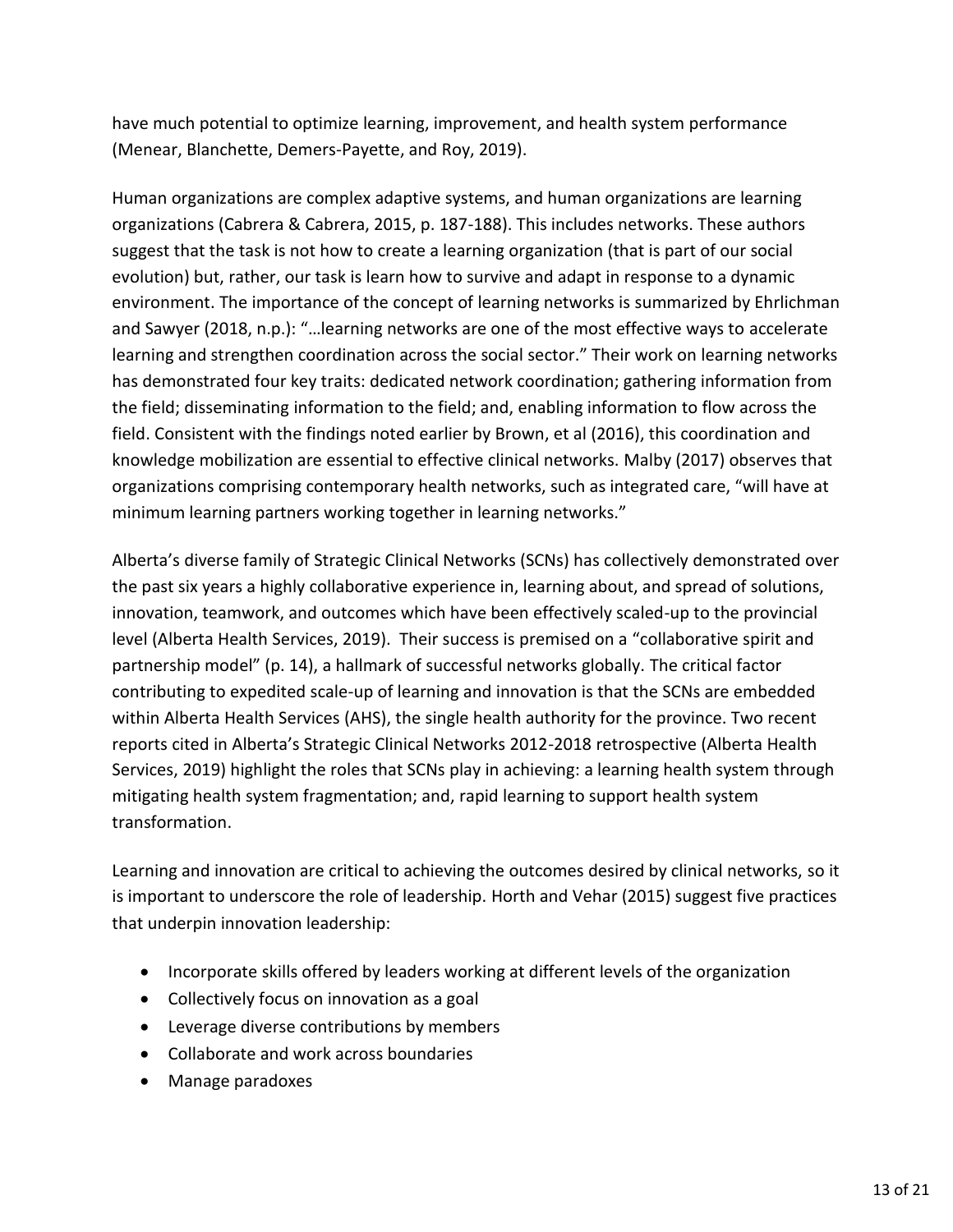Real world problems do not present themselves in "neat disciplinary packages" (Greenwood & Levin, 2005, p. 52). A transdisciplinary approach to solutions is required. It is important here to clarify some confusing terminology. Multidisciplinarity uses disciplinary knowledge, but stays within the boundaries of the discipline. Interdisciplinarity connects knowledge between disciplines towards a coherent whole. Transdisciplinarity integrates different knowledge domains by transecting the disciplinary boundaries and using a shared conceptual model (Choi & Pak, 2006). To overcome terminological obfuscation, they propose using the term "multiple disciplinary" (p. 359) as the approach to solving complex, real world issues. Because clinical networks at their core are designed to address such complex, real world issues, a consistent multiple disciplinary approach would be desirable irrespective of the clinical content area.

 A LHS needs a system-wide reach to be effective. In the BC health system, the Academic Health Science Network (AHSN) is comprised of an emerging ecosystem in service of the sociotechnical LHS. It has three Operating Units: Clinical Trials BC; Research Ethics BC; and, BC SUPPORT Unit, each supporting the generation and integration of new knowledge. Moreover, it is the umbrella organization for three developing clinical networks: BC Emergency Medicine Network; Rural and Remote Network; and, Seniors' Health & Frailty Network. The AHSN's mission is to connect and catalyze collective expertise and resources, and it is a well-situated boundary spanning organization to enable LHS development in the BC health ecosystem.

#### <span id="page-13-0"></span>**Measuring and monitoring progress**

There is a considerable body of literature on and evidence-informed practical approaches to network evaluation (Carswell, Manning, Long, & Braithwaite, 2014; Cunningham, Morris, & Braithwaite, 2012; Cunningham, Ranmuthugala, Westbrook, & Braithwaite, 2012; McInnes, et al, 2012; Popp, et al, 2005; Popp, Milward, MacKean, Casebeer, & Lindstrom, 2014; Provan & Milward, 2001; Taylor, Whatley, & Coffman, 2014). The findings strongly suggest the need to evaluate whole network effectiveness with a focus on 'how', not just 'what', results are being achieved (Popp, Milward, MacKean, Casebeer, & Lindstrom, 2014). The 'what' is subject to a multi-pronged evaluative approach that more specifically addresses the work of the network, including outputs, outcomes and impact. The 'how' should ideally take a developmental evaluation approach using mixed methods consisting of a quantitative component (e.g., social network analysis such as PARTNER<sup>1</sup> tool) and a qualitative component (e.g., semi-structured interviews and/or focus groups). The PARTNER tool measures, maps, and monitors relationships which helps to identify strengths, gaps, and strategies to improve the network.

 $\overline{\phantom{a}}$ 

<sup>&</sup>lt;sup>1</sup> See [www.visiblenetworklabs.com/partnertool](http://www.visiblenetworklabs.com/partnertool)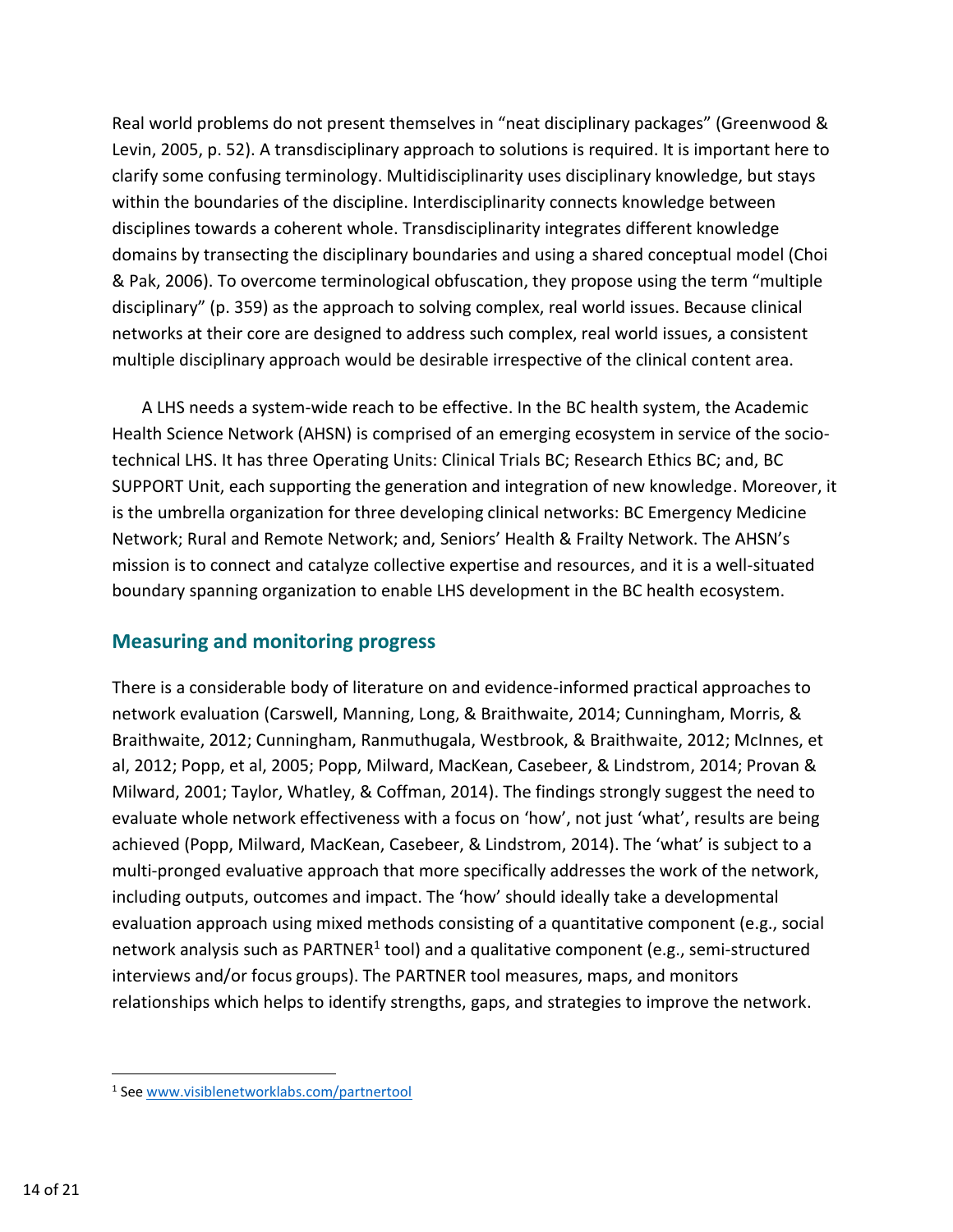The interviews and/or focus groups provides a deeper dive into four key aspects as described earlier: purpose; structure; process; and, service delivery.

Conducting formal evaluations at regular intervals, for example every 12-15 months, is key to measuring and monitoring network performance, particularly in the development and growth stages. Consistent with a developmental evaluation approach is using the findings to inform change in real-time, which is consistent with the goals of LHSs. Ideally, multi-level analyses are undertaken, including at the individual, organizational, network, and community levels (Popp, Milward, MacKean, Casebeer, & Lindstrom, 2014; Provan & Milward, 2001).

Specific to clinical networks, using a developmental evaluation approach, and consistent with a mixed methods approach, Carswell, Manning, Long and Braithwaite (2014) have created an evaluation framework based on scholarly and empirical findings to assist in evaluating formal clinical networks and to support evidence-informed decision-making and practice during development and growth.

#### <span id="page-14-0"></span>**Summary and considerations**

A consistent approach to clinical network development in BC based on scholarly evidence and best practices is essential to success. A fulsome analysis of the anticipated functions must precede the development of network structure. There is a knowledge-practice gap and confusion around the 'right' approach. Network developers must be aware of and be supported by network science.

**A consistent approach to clinical network development in BC based on scholarly evidence and best practices is essential to success.**

For networks to succeed, it is critical that network developers explicitly anticipate, recognize and manage the antecedent factors that give rise to the known contributors to success and failure, the inherent paradoxes, and power imbalances that will impede progress if left unheeded.

It is beneficial and timely to introduce a province-wide, standardized, systems approach to clinical network development that respects, engages, and empowers local contexts through mutually reinforcing top-down and bottom-up perspectives. The evidence demands coordinated efforts to create optimal clinical network structures and processes and, equally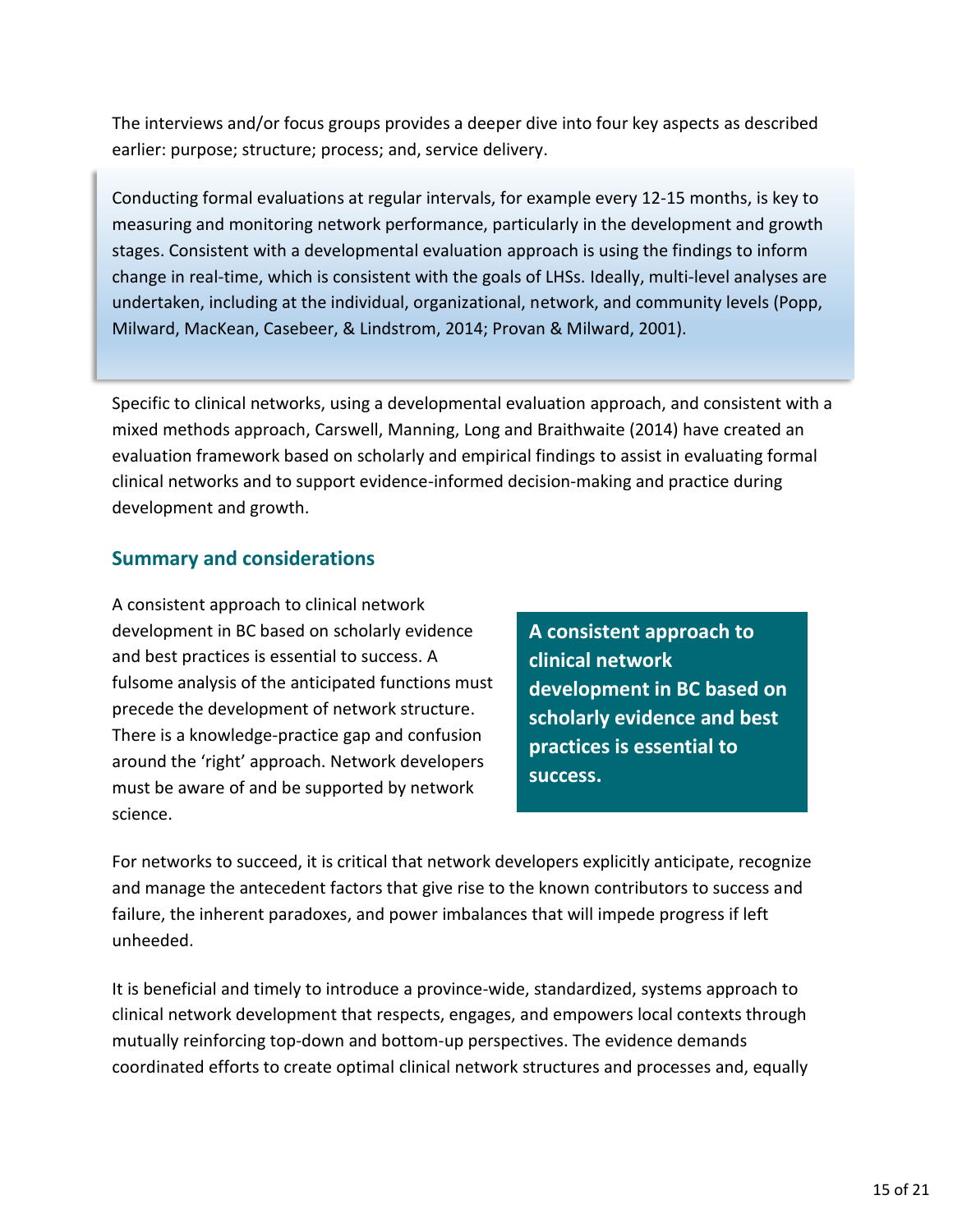important, requires a special kind of leadership to guide and foster network development in complex environments.

Evidence-informed practice suggests that the notion of a Learning Health System (LHS) mitigates health system fragmentation and fosters rapid learning to support and scale-up health system transformation. To do this effectively, a LHS needs a system-wide reach. An entity such as the BC AHSN, which is comprised of an emerging ecosystem in service of the socio-technical LHS, is ideally situated to provide support and governance for a 'network of clinical networks'.

The need to continuously measure, monitor, and share progress is vital. Evidence-informed frameworks and tools are available to assist in evaluating and learning from the development and growth of formal clinical networks to guide best practices.

A clinical network development consensus conference would provide an opportunity to convene expertise from a broad array of theory and practice disciplines, clinicians, decision and policy-makers, patients, industry, funders, and communities. Ideally, this will help to standardize the key elements for success, share best practices, and provide exciting new insights and innovative approaches to developing clinical networks in ways not yet imagined.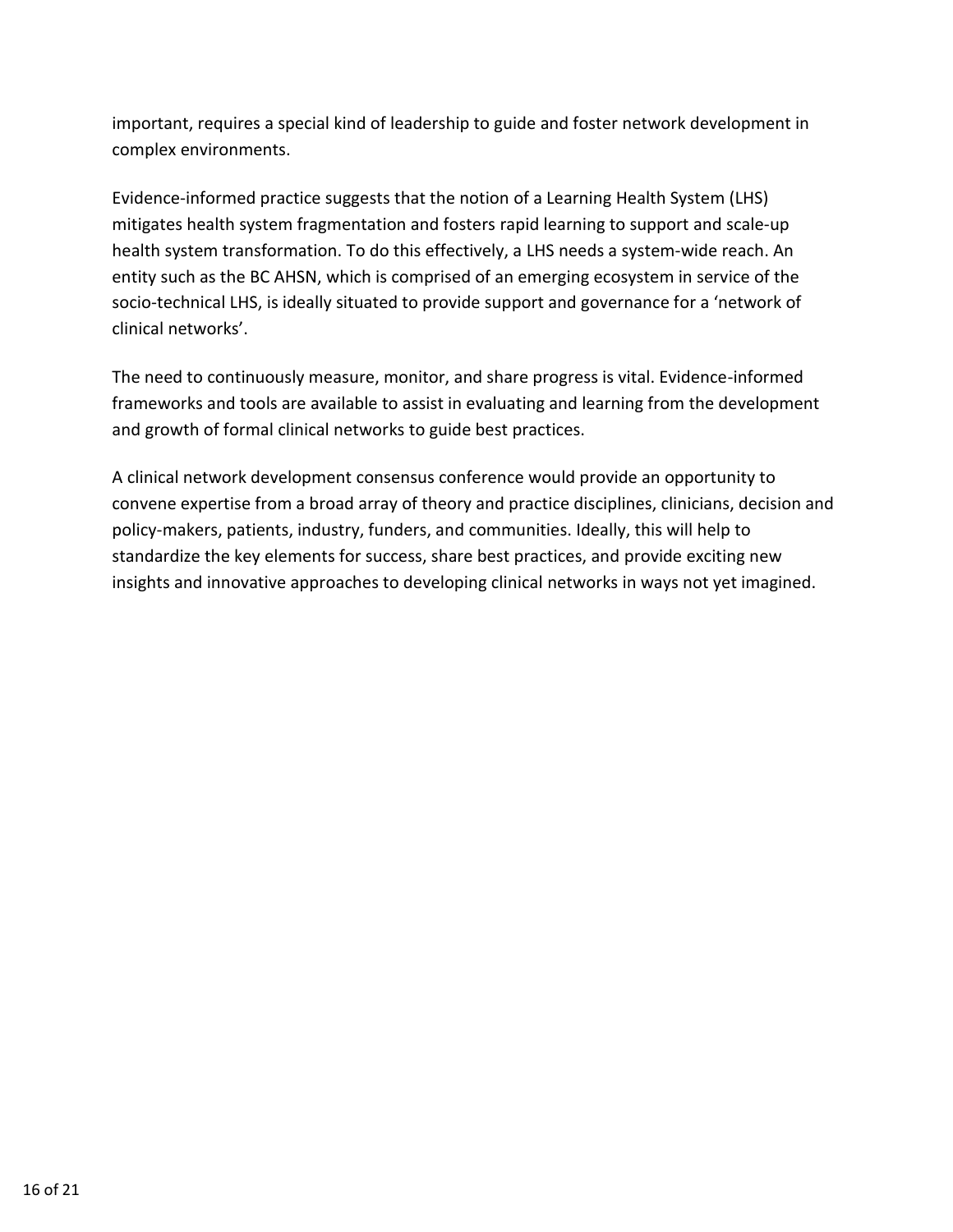#### <span id="page-16-0"></span>**References**

 $\overline{a}$ 

- Alberta Health Services. (2019). *Alberta's strategic clinical networks: Improving health outcomes – Retrospective 2012-2018.* Edmonton, AB: Alberta Health Services.
- Brandes, U., Robins, G., McCranie, A., and Wasserman, S. (2013). What is network science? *Network Science 1*(1), 1-15.
- Brown, B.B., Patel, C., McInnes, E., Mays, N., Young, J, and Haines, M. (2016). The effectiveness of clinical networks in improving quality of care and patient outcomes: A systematic review of quantitative and qualitative studies. *BMC Health Services Research 16:*360 doi:10.1186/s12913-016-1615-z
- Cabrera, D. and Cabrera, L. (2015). *Systems thinking made simple: New hope for solving wicked problems.* Ithaca, NY: Odyssean Press.
- Canadian Health Services Research Foundation. (n.d.). *Bridging boundaries, creating knowledge: The power of good conversation.* Ottawa: Author. Retrieved March 26, 2007, from http://www.fcrss.ca
- Capra, F. (1996). *The web of life: A new scientific understanding of living systems*. New York: Doubleday.
- Capra, F. (2002). *The hidden connections: A science for sustainable living.* New York: Anchor Books.
- Carlile, P.R. (2002). A pragmatic view of knowledge and boundaries: Boundary objects in new product development. *Organization Science 13*, 442-455.
- Carlile, P.R. (2004). Transferring, translating, and transforming: An integrative framework for managing knowledge across boundaries. *Organization Science 15*, 555-568.
- Carswell, P., Manning, B., Long, J., and Braithwaite, J. (2014). Building clinical networks: A developmental evaluation framework. *BMJ Quality & Safety 23,* 422-427.
- Chambers. R. (1997). *Whose reality counts?: Putting the first las*t. London: Intermediate Technology Publications.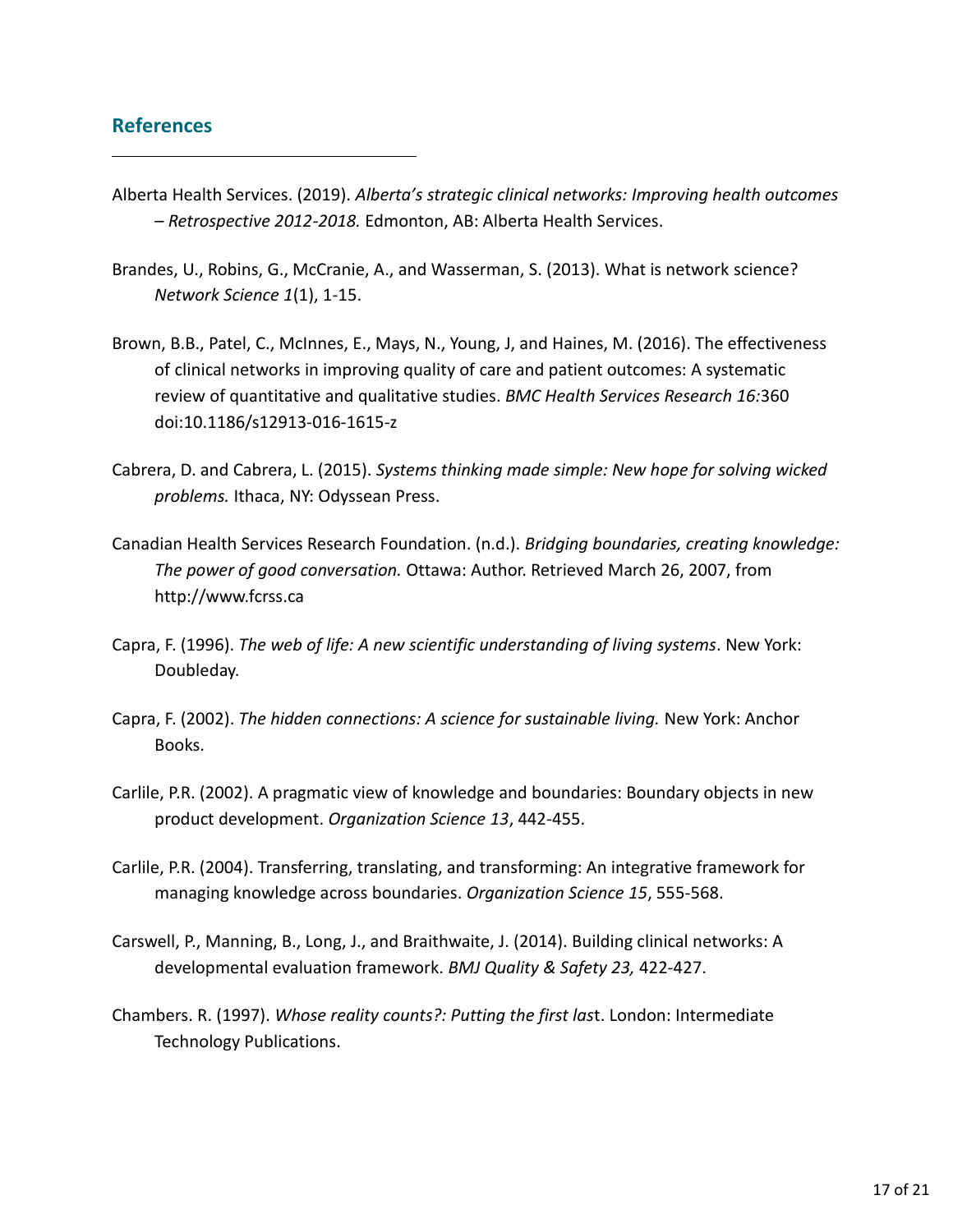- Chisholm, R. F. (1998*). Developing network organizations: Learning from practice and theory*. Reading, MA: Addison-Wesley.
- Choi, B.C.K. and Pak, A.W.P. (2006). Multidisciplinarity, interdisciplinarity and transdisciplinarity in health research, services, education and policy: 1. Definitions, objectives, and evidence of effectiveness. *Clinical Investigative Medicine 29*, 351-364.
- Cunningham, F.C. and Braithwaite, J. (2010). *Network by network: Transforming health care in Australasia – Lessons from 'Network to Network 2010: The inaugural Australasian clinical networks conference'* Melbourne, Australia.
- Cunningham, F.C., Morris, A.D., and Braithwaite, J. (2012). Experimenting with clinical networks: The Australian experience. *Journal of Health Organization and Management 26,* 685-696.
- Cunningham, F.C., Ranmuthugala, G., Westbrook, J.I., and Braithwaite, J. (2012). Net benefits: Assesssing the effectiveness of clinical networks in Australia through qualitative methods. *Implementation Science 7*:108 doi:10.1186/1748-5908-7-108
- Edwards, N. (2002). Clinical networks. *BMJ 324*, 63.
- Ehrlichman, D. and Sawyer, D. (2018). Learn before you leap: The catalytic power of a learning network. *Stanford Social Innovation Review.* Retrieved October 18, 2019 from <https://ssir.org/articles/>
- Ferreira, B. (2019). There's growing evidence that the universe is connected by giant structures. Retrieved November 11, 2019 from [https://www.vice.com/en\\_us/article/zmj7pw/theres](https://www.vice.com/en_us/article/zmj7pw/theres-growing-evidence-that-the-universe-is-connected-by-giant-structures)[growing-evidence-that-the-universe-is-connected-by-giant-structures](https://www.vice.com/en_us/article/zmj7pw/theres-growing-evidence-that-the-universe-is-connected-by-giant-structures)
- Friedman, C.P., Rubin, J.C., and Sullivan, K.J. (2017). Toward an information infrastructure for global health improvement. *IMIA Yearbook of Medical Informatics 2017*, 16-23.
- Goodwin, N. (2008). Are networks the answer to achieving integrated care? *Journal of Health Services Research & Policy 13*(2), 58-60.
- Greenwood, D.J. and Levin, M. (2005). *Reform of the Social Sciences and of Universities through Action* Research. In N.K. Denzin and Y.S. Lincoln, eds., The Sage Handbook of Qualitative Research (3rd ed.), 43-64. Thousand Oaks, CA: Sage.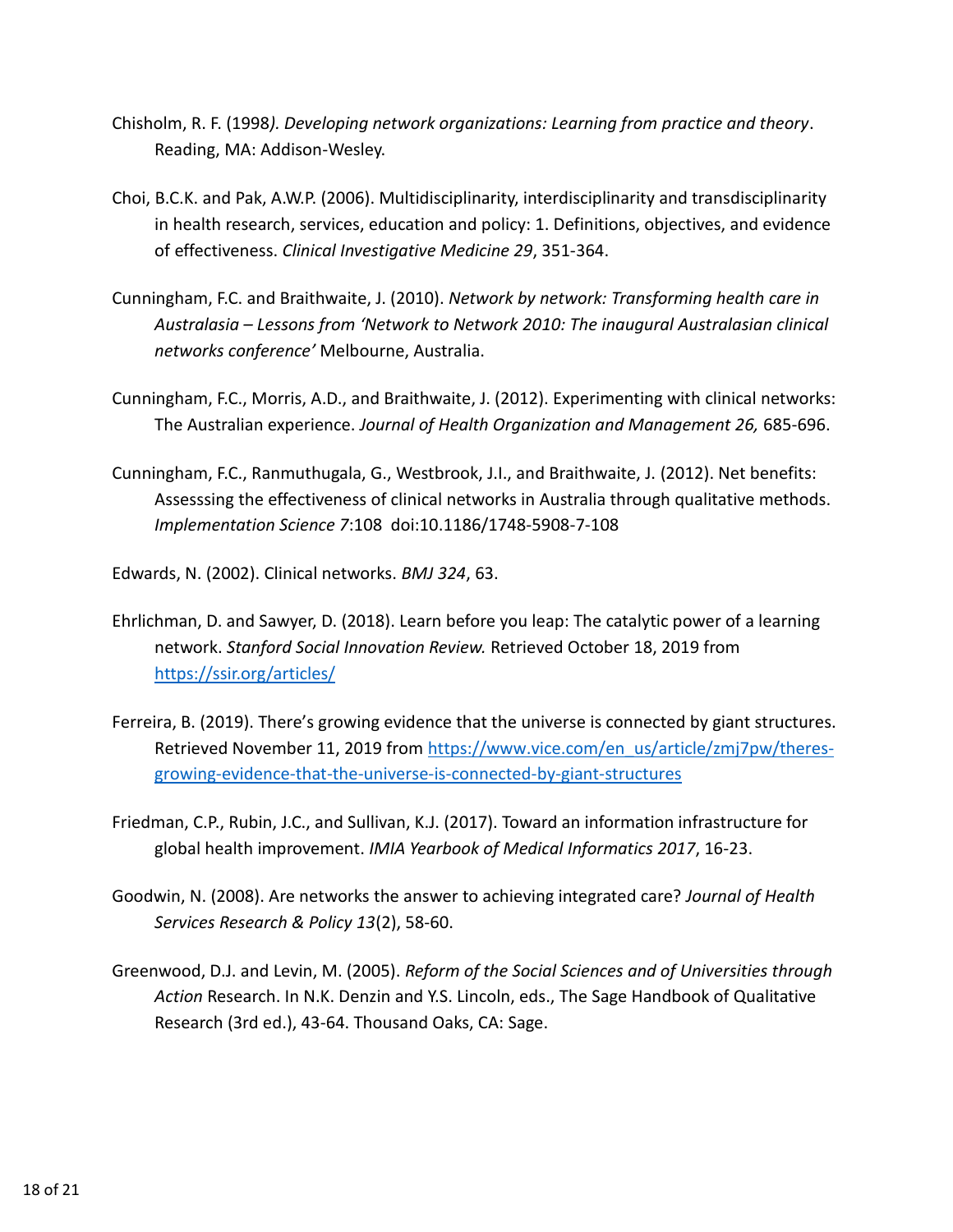- Hernes, T. (2003). Enabling and constraining properties of organizational boundaries. In N. Paulsen & T. Hernes (Eds.). *Managing boundaries in organizations: Multiple perspectives.*  (pp. 35-54). Houndmills, Basingstoke, Hampshire, UK: Palgrave MacMillan.
- Horth, D.M. and Vehar, J. (2015). *Innovation: How leadership makes the difference.* Centre for Creative Leadership. Retrieved December 21, 2015 from [http://www.iedp.com/Blog/Why-](http://www.iedp.com/Blog/Why-Innovation-Efforts-Fall-Short)[Innovation-Efforts-Fall-Short](http://www.iedp.com/Blog/Why-Innovation-Efforts-Fall-Short)
- Huerta, T.R., Casebeer, A., & VanderPlaat, M. (2006). Using networks to enhance health services delivery: Perspectives, paradoxes and propositions. *HealthcarePapers, 7*(2), 10-26.
- Lega, F. and Sartirana, M. (2011). Managed clinical networks: Scope, evidence and feasibility. *International Journal of Clinical Practice 65*(7), n.p.
- Lindstrom, R.R. (2006). *A community-based participatory approach to planning child and youth health services in north west British Columbia: Finding common ground.* (Doctoral Dissertation, University of British Columbia). Theses Canada Portal. (Amicus No. 33507246).
- Malby, R. (2017). *Contemporary health networks.* Retrieved October 18, 2019 from <https://www.source4networks.org.uk/learning-space/>
- McInnes, E., Middleton, S., Gardner, G., Haines, M., Haertsch, M., Paul, C.L., and Castaldi, P. (2012). A qualitative study of stakeholder views of the conditions for and outcomes of successful clinical networks*. BMC Health Services Research 12*:49 doi:10.1186/1472-6963- 12-49
- McInnes, E., Haines, M., Dominello, A., Kalucy, D., Jammali-Blasi, A., Middleton, S., and Klineberg, E. (2015). What are the reasons for clinical network success? A qualitative study. *BMC Health Services Research 15*:497 doi 10.1186/s12913-015-1096-5
- Menear, M., Blanchette, M-A, Demers-Payette, O., and Roy, D. (2019). A framework for valuecreating learning health systems. *Health Research Policy and Systems 17*, 79 doi:10.1186/s12961-019-0477-3
- Milward, H.B. and Provan, K.G. (2006). *A manager's guide to choosing and using collaborative networ*ks. IBM Center for the Business of Government. Washington, DC.
- Networks Leadership Symposium. (2013). *If networks are the answer, what is the question? Rethinking networks.* Symposium Proceedings. Victoria, BC.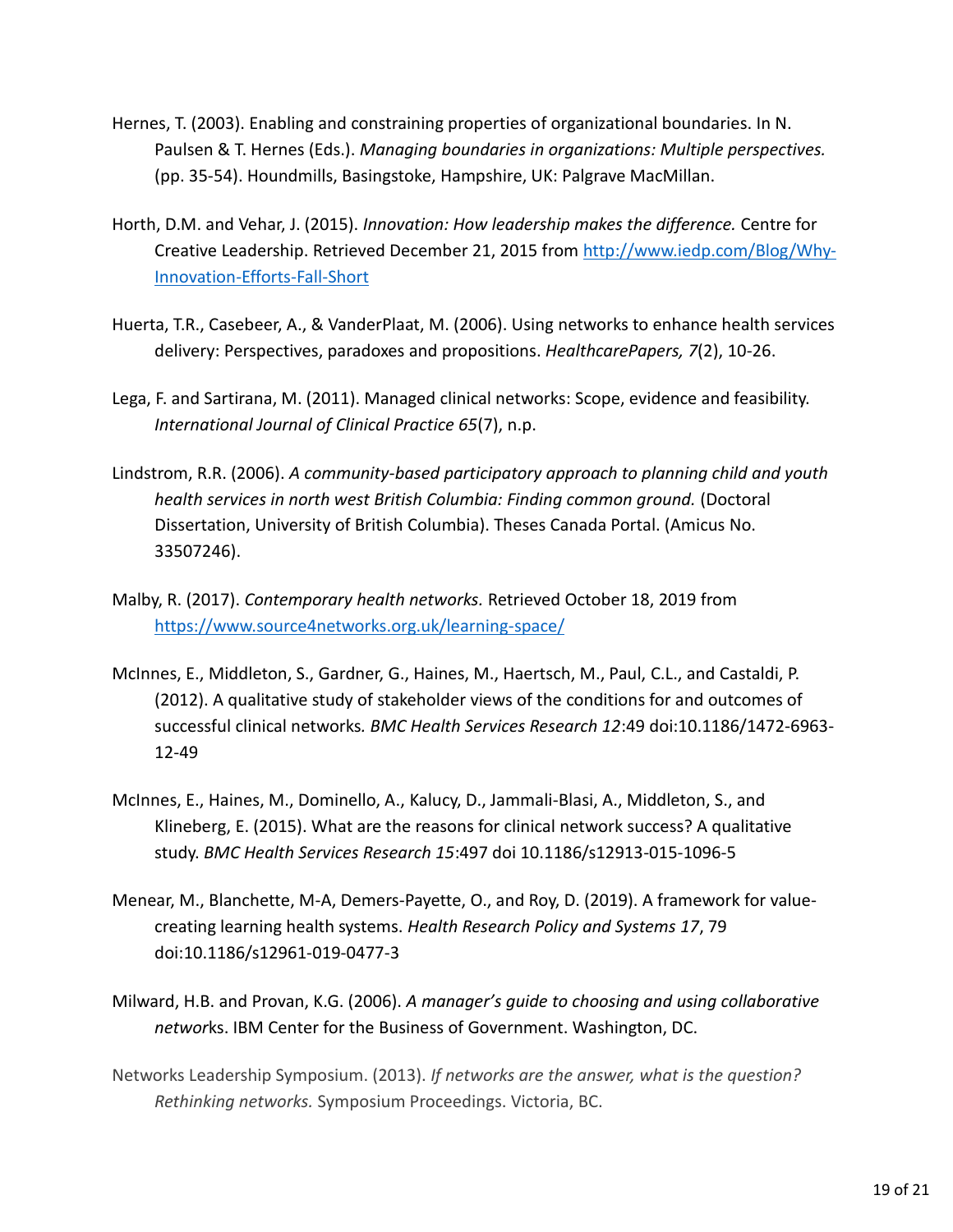- Networks Leadership Symposium. (2018). *Networks as balancing acts: Managing inherent tensions?* Symposium Proceedings. Vancouver, BC.
- Popp, J.K., L'Heureux, L.N., Dolinski, C.M., Adair, C.E., Tough, S.C., Casebeer, A.L., Douglas-England, K.L., and Morrison, C.C. (2005). How do you evaluate a network? A Canadian child and youth health network experience. *The Canadian Journal of Program Evaluation 20*(3), 123-150.
- Popp, J.K., Milward, B.M., MacKean, G., Casebeer, A., and Lindstrom, R. (2014). *Interorganizational networks: A review of the literature to inform practice*. IBM Center for the Business of Government. Washington, DC.
- Provan, K.G. and Lemaire, R.H. (2012). Core concepts and key ideas for understanding public sector organizational networks: Using research to inform scholarship and practice. *Public Administration Review 72*(5), 638-648.
- Provan, K.G. and Milward, H.B. (2001). Do networks really work? A framework for evaluating public-sector organizational networks. *Public Administration Review 61*, 414-423.
- Rock, D. and Cox, C. (2012). SCARF ® in 2012: Updating the social neuroscience of collaborating with others. *Neuroleadership Journal 4*, 129-142.
- Science Thursday. (2012). *Slime molds: No brains, no feet, no problem.* Retrieved 2019 from <https://www.pbs.org/newshour/science/the-sublime-slime-mold/>
- Simard, S.W., Beiler, K.J., Bingham, M.A., Deslippe, J.R., Philip, L.J., and Teste, F.P. (2012). Mycorrhizal networks: Mechanisms, ecology and modelling. *Fungal Biology Reviews 26,*  39-60.
- Smith, D.N. (1978). Inter-organizational networking. *Transnational Associations* 10-78. Retrieved September 26, 2019 from [https://www.laetusinpraesens.org/pdfs/1978\\_10\\_1.pdf](https://www.laetusinpraesens.org/pdfs/1978_10_1.pdf)
- Smith, S. (1997). Deepening participatory action-research. In S.E. Smith & D.G. Willms, with N.A. Johnson (Eds.). *Nurtured by knowledge: Learning to do participatory action-research.* (pp. 173-263). New York: The Apex Press.
- Star, S.L. and Griesemer, J.R. (1989). Institutional ecology, 'translations' and boundary objects: Amateurs and professionals in Berkeley's Museum of Vertebrate Zoology. *Social Studies of Science 19*, 387-420.